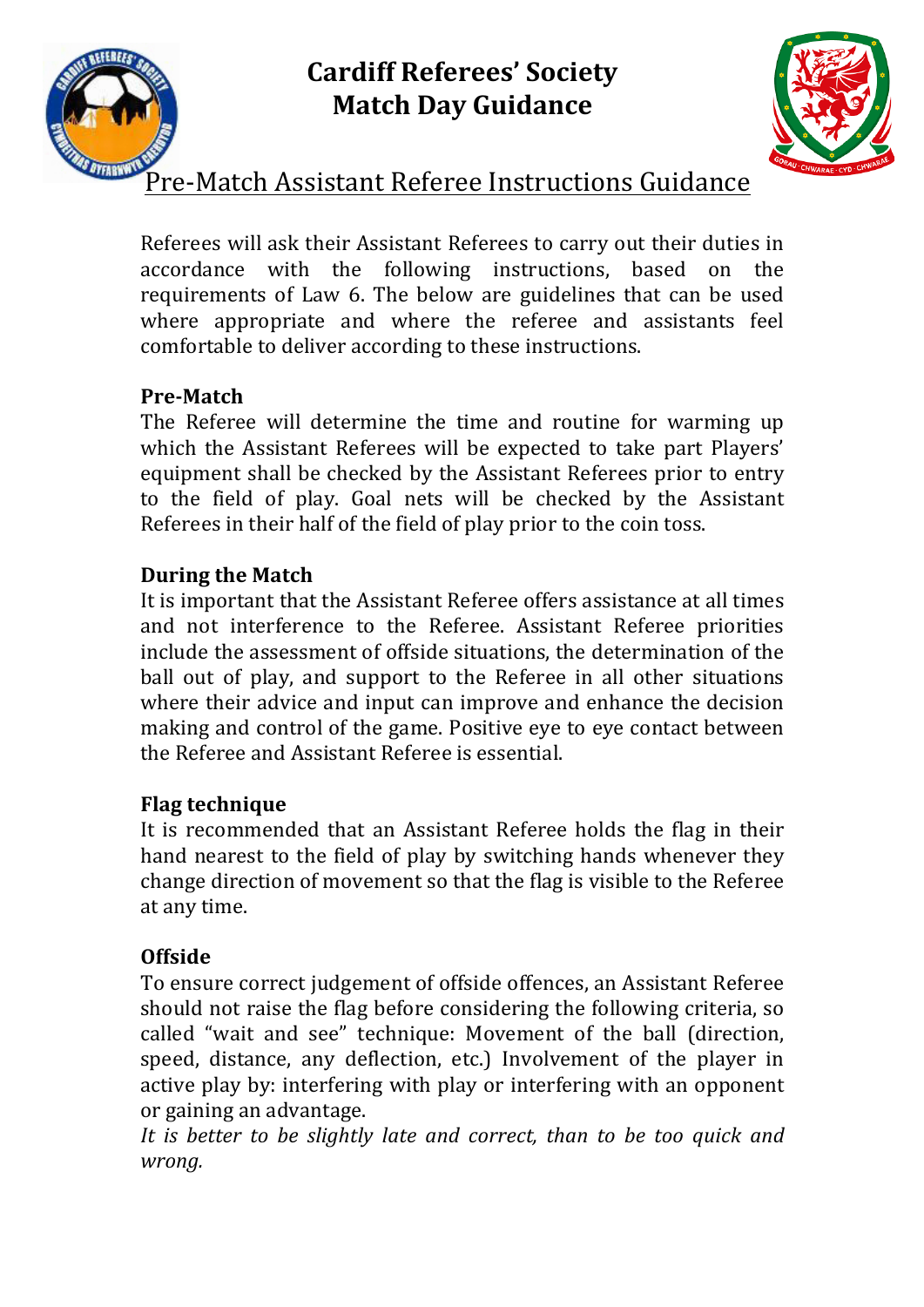



Having determined that a player is in an offside position the Assistant Referee is to indicate this to the Referee using the appropriate flag signal as shown in the Laws of Association Football. The flag should be in the hand closest to the goalkeeper when raised and the Assistant Referee should stand 'square-on' to the field of play.

If a flag signal for offside is given and is not seen immediately by the Referee; the Assistant Referee must keep signalling until it has been recognised or the ball is clearly in control of the defending team.

#### **Ball out of the field of play**

Whenever the ball leaves the field of play, the flag signal of the Assistant Referee should show clearly the correct restart and direction. In clear throw-in situations, the Assistant Referee can directly show the direction (along the whole touch line). But if they have any doubt about the direction, the Assistant Referee should simply raise their flag, make eye contact with the Referee and follow the Referee's signal. Whenever an Assistant Referee signals the ball out of the field of play (even if players continue to play the ball) they must retain the signal until acknowledged by the Referee taking action.

#### **When the ball enters a goal**

To confirm a valid goal has been scored, an Assistant Referee should display clear movement down the touchline towards the centre line but maintaining eye contact into the field of play. In borderline cases, where the ball has crossed the line The assistant should raise the flag in the right hand and making eye contact with the referee. The assistant should drop the flag and move up the line.

If in their opinion a goal has not been scored correctly, the Assistant Referee should stand still, retaining any signal already given. The Referee may then choose to consult further if they need additional guidance.

#### **Positioning**

Free kick close to the penalty area

At free kicks close to the penalty area, the Assistant Referee should position themselves in line with the second last defender (controlling)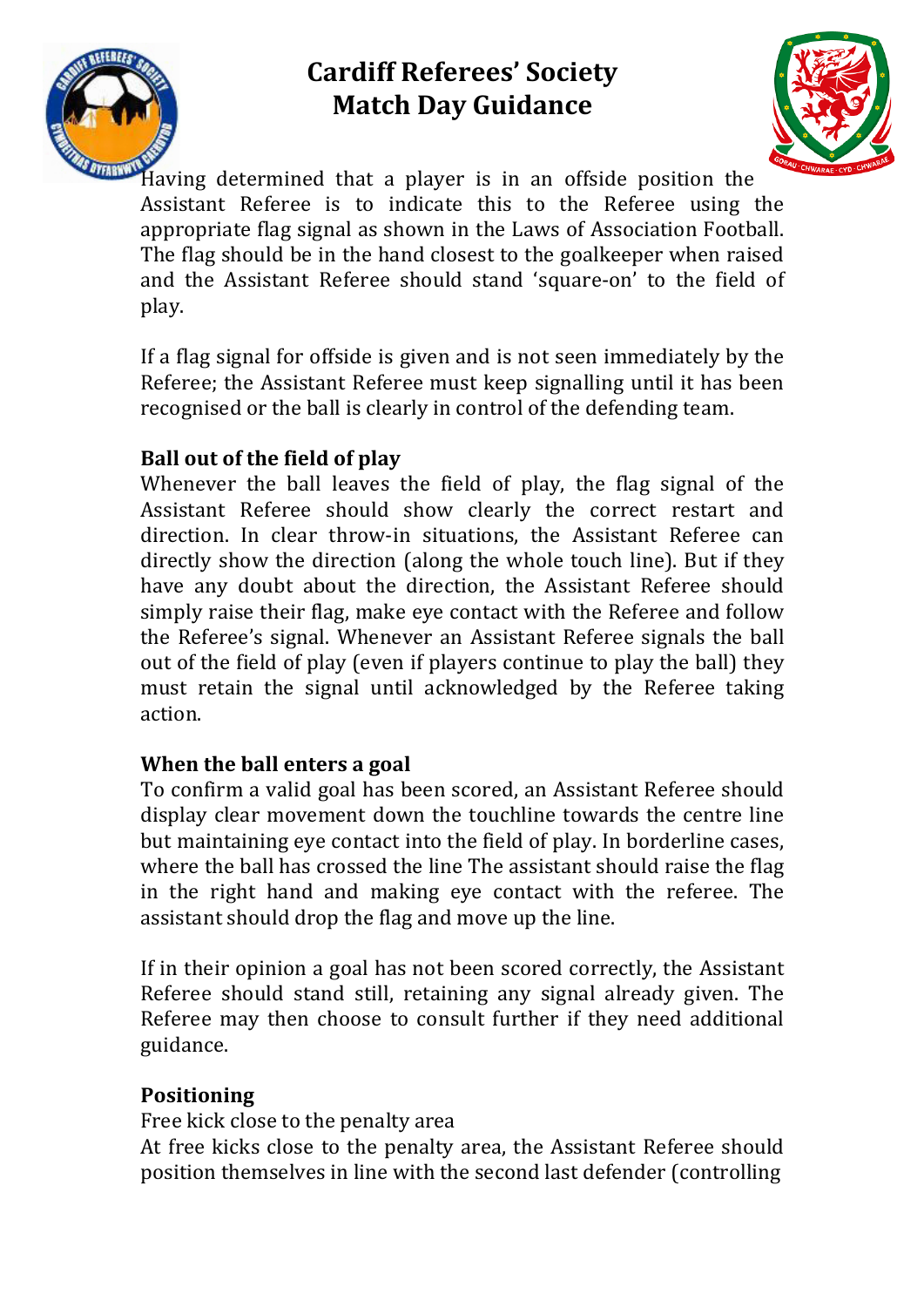



the offside), but also with awareness of the goal line. The Referee should control the ball and the wall.

## **After an offside**

When possible an Assistant Referee, after a free kick for offside has been given, should position themselves in line with the spot where the ball should be positioned to restart the game. They should then immediately take up a position to control the offside line (level with the second-last defender), which is their priority

## **Goal kick and goal clearance**

For goal kicks and when the goalkeeper is in possession of the ball inside their own penalty area, the Assistant will occasionally check that the ball is correctly positioned or that the goalkeeper does not cross the edge of the Penalty Area line before releasing the ball from their hands. This should be done in convenient situations (e.g. second last defender near the penalty area). Control of offside from subsequent play is the priority concern.

## **Corner** kick

For corner kicks, the Assistant involved will take a position behind the flag in line with the goal line.

## **Penalty kick**

When a penalty kick is awarded during the normal course of play, the Assistant should be on the goal line where it meets the penalty area boundary line. For kicks from the penalty mark to determine the winner of a match, one Assistant should be positioned on the goal line where it meets the goal area boundary line, with the other Assistant controlling the players within the centre circle. The Referee must determine and agree the role of the Assistant Referee on the goal line and his own role in detecting any forward movement from the goal line of the goalkeeper. Referees and Assistant Referees are also reminded that the "inactive" goalkeeper should remain positioned on the goal line where it meets the penalty area boundary line. 

## **Obvious incorrect decision of the Referee**

If an Assistant Referee knows that a Referee has made an obvious disciplinary error (e.g. two yellow cards to the same player without